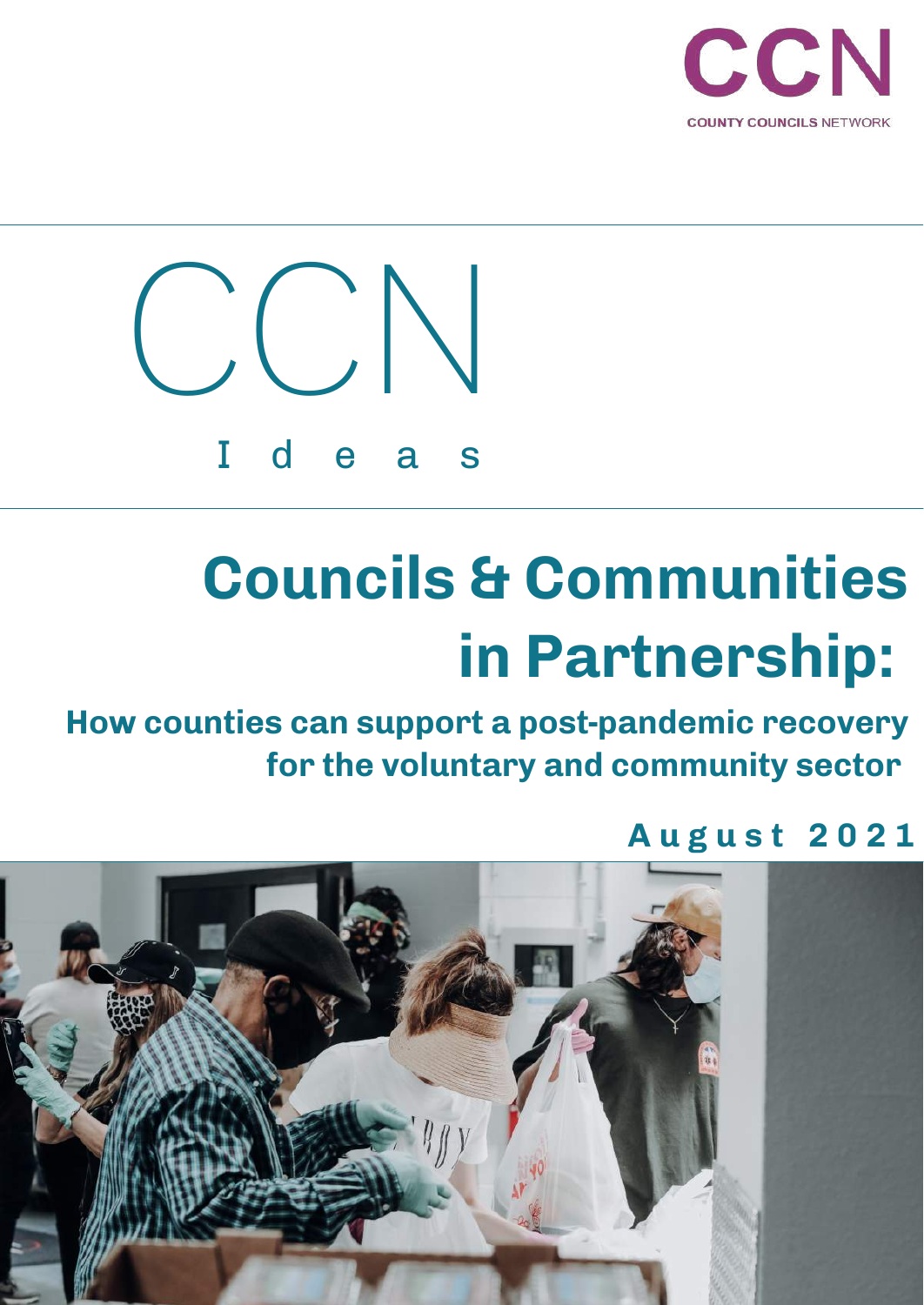# **Introduction**

The past 18 months has presented a challenge for governance unprecedented in modern times with the pandemic placing enormous demands at both national and local level. County and unitary authorities have been at the forefront of supporting their communities through a range of means including:

- ensuring public health measures are in place locally;
- helping the most vulnerable to be able to shield at home safely;
- distributing emergency supplies such as Personal Protective Equipment (PPE) to enable key local services such as schools or courts to continue operating; as well as
- fulfilling their role in providing vital social care support to individuals alongside the NHS's response to the acute health concerns from COVID-19.

However, now the continuing success of the vaccine programme and the gradual reopening of society means councils have increasingly started to look beyond the response phase of the emergency and ahead to the rapidly approaching recovery effort. It is already clear that given the severity of the pandemic and the impact it has had on every citizen's life and the way society operates that things will not just 'snap back' to normal. It is going to take months and years of strategic investment and gradual adjustment, all set against the backdrop of the need for a degree of restraint in public spending to help ensure the costs of fighting the pandemic are repaid sustainably.

Local authorities have a crucial role to play in this recovery process. In particular county and county unitary authorities contain large and often diverse geographies and will be best placed to strategically balance the differing needs of the towns and cities within their boundaries alongside those of the rural communities and remote coastal areas they also represent.

But local authorities do not act unilaterally, they reflect the communities they serve and act. Councils act as a hub to help support and focus the input of a wide range of local stakeholders, from business and industry to other key public sectors such as health and police. The most successful councils also work in partnership with local communities themselves – both to engage support for proposed changes, but also to harness and direct the energy and enthusiasm of residents on the ground who want to put back in.

This paper comes at a time where the trends of community action are at a crossroads. On the one hand the financial stability of the formal Voluntary and Community and Social Enterprise sector (VCSE) has been hard hit by the impact of COVID-19. Opportunities for many charities to fundraise have been drastically limited by lockdown at just the point where the pandemic has seen demand for VCSE services surge. $^{\rm 1,2}$ 

At the same point, though, there are encouraging signs that the pandemic has provided new impetus for

<sup>[1]</sup> Projections in summer 2020 from key representative bodies in the voluntary sector predicted a £12.4bn shortfall in income with this figure only likely to rise substantially now further lockdown measures have been implemented subsequently https://fundraising.co.uk/2020/06/19/charitiesface-12-4bn-shortfall-in-income-for-year/

<sup>[2]</sup> According to a survey by Pro Bono Economics autumn three-quarters of charities are expecting increased demand across 2021. https://www.probonoeconomics.com/the-charity-sector-through-covid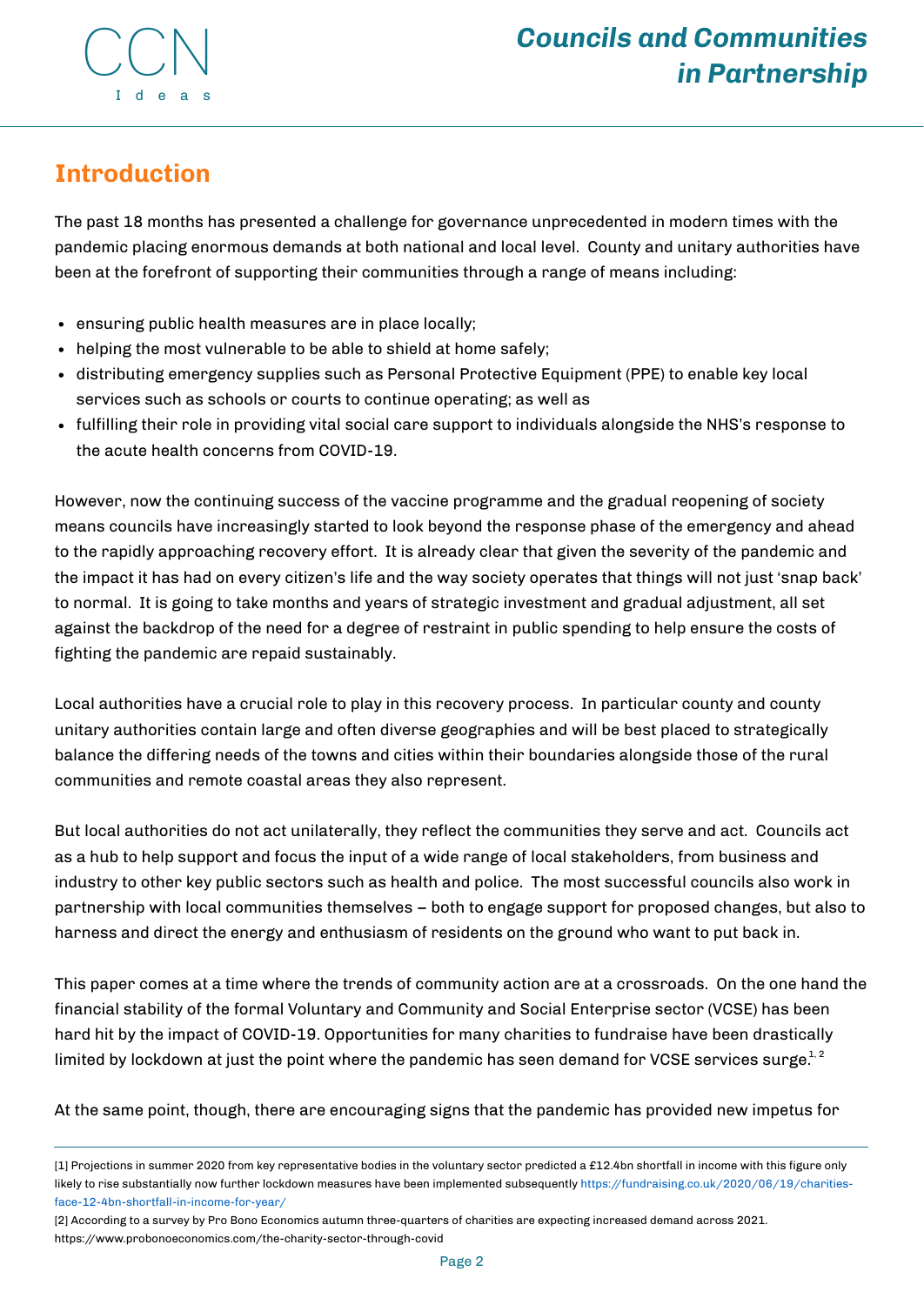

**CCN** I d e a s

many people to volunteer and 'give something back'. Communities have self-organised Mutual Aid Networks for a range of purposes, such as supporting the most vulnerable and those shielding during lockdown; home working for some people has freed up more time that was formerly spent commuting; and the experience of lockdown has led many people to take the opportunity to reflect on their lives and what activities they wish to engage in. If properly harnessed and supported, this public energy and commitment may represent a new sustained upturn in voluntary and community action through the recovery period and beyond.

County and unitary authorities are currently facing a dual challenge:

- (a) how to best help support and retain their local VCSE networks at a time community services face more demand than ever due to the impact of the pandemic; as well as
- (b) how to refresh and revitalise local VCSE networks during the recovery and post-pandemic phases about to come.

The first challenge has been mitigated for the time being – partly through the welcome injections of emergency COVID funding from central government and independent funders; and partly through sheer dedication and hard work from communities and local authorities pulling together during such a difficult period (including the aforementioned influx of volunteers). But the second is a more strategic issue, likely to take longer to achieve and likely to be an important component in ensuring the growth and recovery of local communities – particularly by helping them to help themselves.

The content of this short publication has emerged from consultation and case studies drawn from across the CCN member councils and representatives within the voluntary sector. It seeks to open a conversation about the role of local government in supporting the VCSE by unpacking and exploring the situation in county authorities as the country enters the recovery phase of the COVID-19 pandemic.

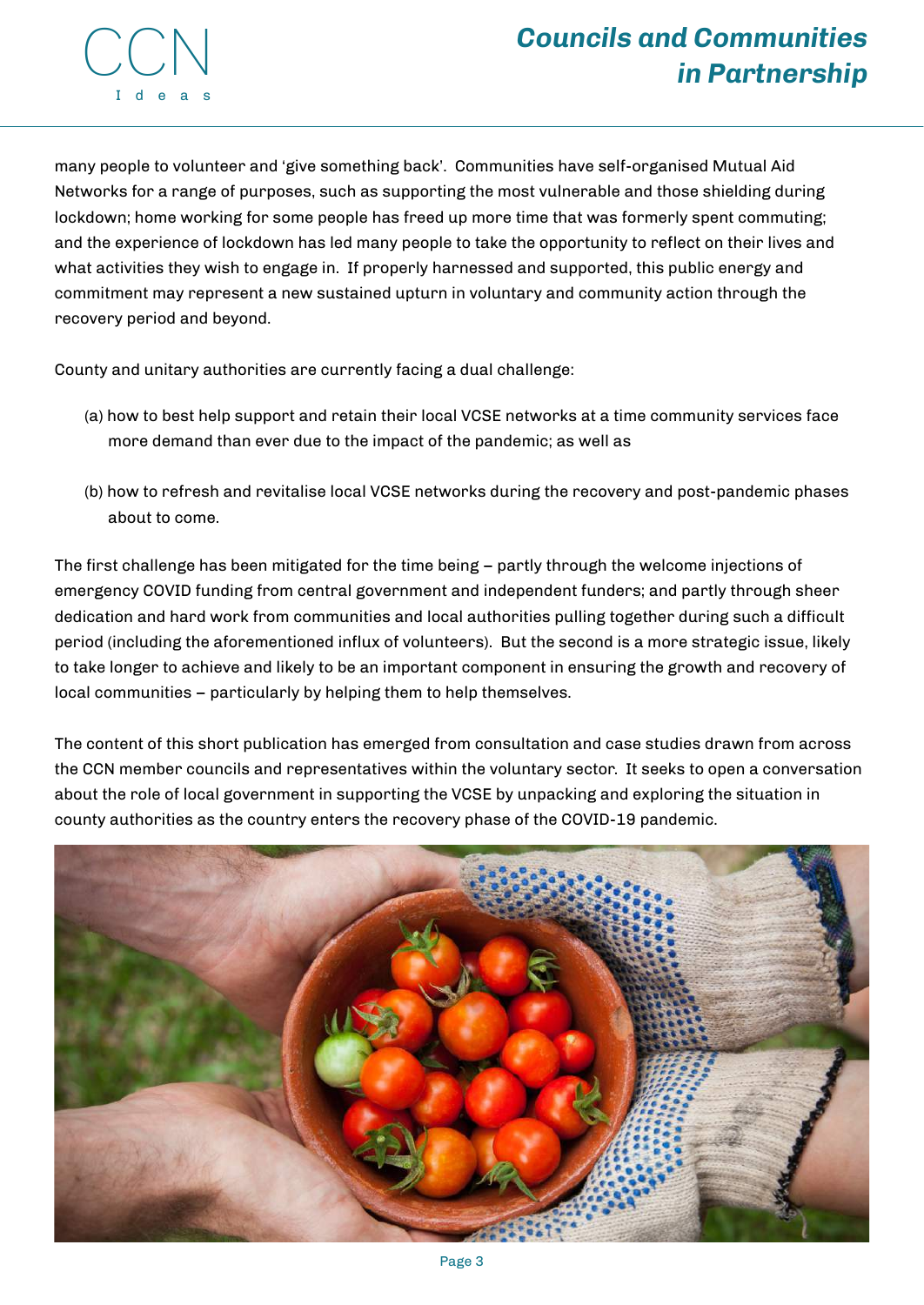# **Why support for the VCSE is a priority for local authorities**

From the outset it should be emphasised why it is important for local authorities to support and invest in their local networks of voluntary and community organisations and services.

The traditional dividing lines between the VCSE and the public sector have blurred substantially over recent decades. The fates of both sectors are more closely and complexly intertwined than in the past. An increasingly mixed economy of service provision, including a growth in outsourcing to private and thirdsector suppliers, has meant that more public services are no longer delivered directly by the council but instead commissioned out to VCSE providers with local authority oversight. This trend has been further cemented by supportive legislation such as the Public Services (Social Value) Act 2013 which requires those commissioning public services to think about how they can also provide wider social, economic and environmental benefits.

According to New Philanthropy Capital in 2020 nearly two-thirds of charities holding public sector contracts claimed to be subsidising their contracts with fundraising income. $\mathrm{s}\,$  This suggests that if the legacy of COVID-19 is of increasing numbers of charities experiencing financial difficulties it may also exacerbate existing pressure on public sector services, particularly in fields such as social care – especially as often local authorities refer those seeking care towards VCSE organisations in the first instance for lower-level needs. Equally local authorities are looking to make savings in their budget to redress the long-term financial challenge created by responding to the pandemic. But they are also aware that if contract values for commissioned work are reduced too soon in the recovery period then ultimately this may destabilise the role of the VCSE in both public *and* voluntary work across local communities.

Local authorities therefore have a symbiotic relationship with the VCSE – increasingly so over the past couple of decades as the VCSE has developed into a significant partner through delivering public service contracts as well as its traditional independent work with communities on the ground. Local authorities are increasingly aware of this dual impact - as one officer from a county council told CCN:

# *"The VCSE is not just a public sector delivery model* [in the manner of of the private delivery partners it bids alongside]*. At the same time it is also doing stuff in communities which is really important."*

When the two sectors work together their relationship can produce an impact far greater than the sum of its parts. The concern is that if some VCSE organisations may have to downsize or even close down in the wake of the pandemic, this may have a knock-on effect on wider work of the VCSE in local communities.

Larger voluntary organisations have obviously been hit dramatically by COVID-19 and need support, including that already offered by central government. But these national organisations are more likely to have large ongoing contracts with the state; extensive reserves; facility to take advantage of government support (such as the furlough scheme); and a reliable reputation with creditors. They have therefore been better placed to weather the storm than small or medium-sized charities, often run predominantly on a part-time or voluntary basis and heavily reliant on local fundraising initiatives and more susceptible to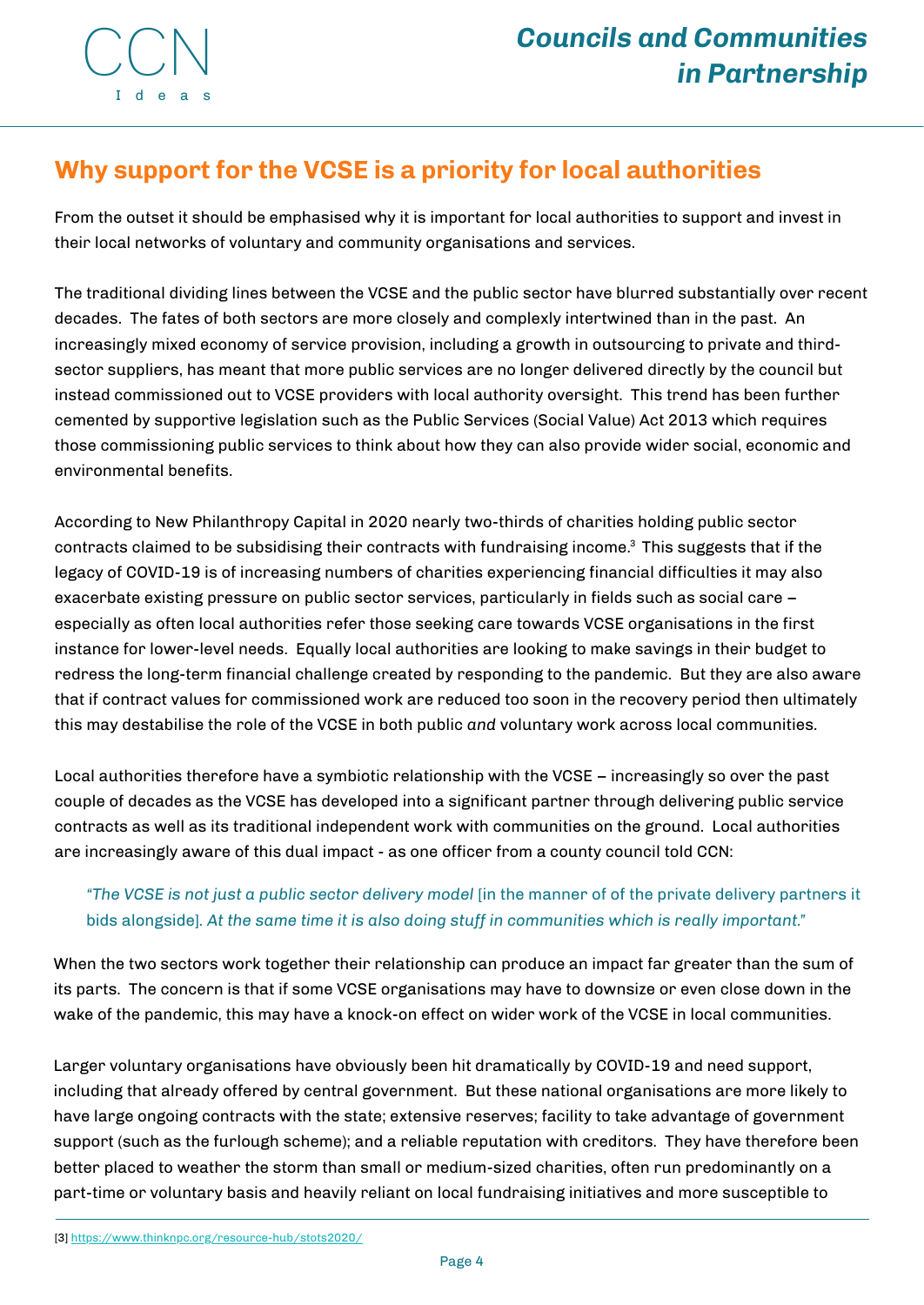

changes to local commissioning arrangements.

County and unitary authorities have been particularly concerned about the welfare of these smaller charities, which are often the lifeblood of local and community delivery and an important partner for statutory local authority services, such as adult social care. It is these small and medium-sized charities most likely to have looked to their local council for support and during the past year many of CCN's member authorities have stepped up to provide this.

This is of concern as smaller charities play a very important role in responding to 'hyper-local need' – as it is described in a recent report from the Institute for Voluntary Action Research (IVAR) commissioned by East Sussex County Council. $^4\,$  The report highlights how smaller organisations are particularly crucial in supporting the work of county authorities like East Sussex as:

*"The dispersed geography of the region, plus a large elderly population and pockets where there is low* social and economic mobility, means that there is a need for services that can go to these individuals *and provide local tailored support."*

This description can by extension apply to most of CCN's member authorities, which share a predominantly similar spread of small rural or coastal communities, ageing demographics, and mixed levels of social and economic deprivation.

### *CASE STUDY:*

### *Supporting the VCSE during COVID-19*

During the pandemic the demand on the VCSE in Surrey was magnified, whilst at the same time many VCSE *organisations themselves were in crisis. Surrey County Council (SCC) offered a robust package of support* to ensure the sector remained as strong as possible and able to withstand these challenges created by the *pandemic. SCC met regularly with VCS organisations to listen and respond in an agile way, working collaboratively to offer a package of support including:*

- *Immediate grants to support agility/operations;*
- *Hardship grants available to all VCSE organisations in immediate need (approximately £350,000 provided to over 40 organisations);*
- *Grants given to the Community Foundation for Surrey to grow the money available in their Coronavirus Response Fund (£300,000 which was match funded taking the total to over £2.1m for the VCSE);*
- *Rent payment holidays for any charity housed in an SCC building;*
- *Honouring any agreed funding and giving flexibilities in contractual obligations;*
- *A 10% increase to all VCSE organisations involved in delivering adult social care*
- *Linking the VCS to businesses/system partners to support with activity, e.g. food deliveries, material for PPE, use of buildings.*

*These measures were partly funded by the emergency funding for local government provided in grants during 2020/21.*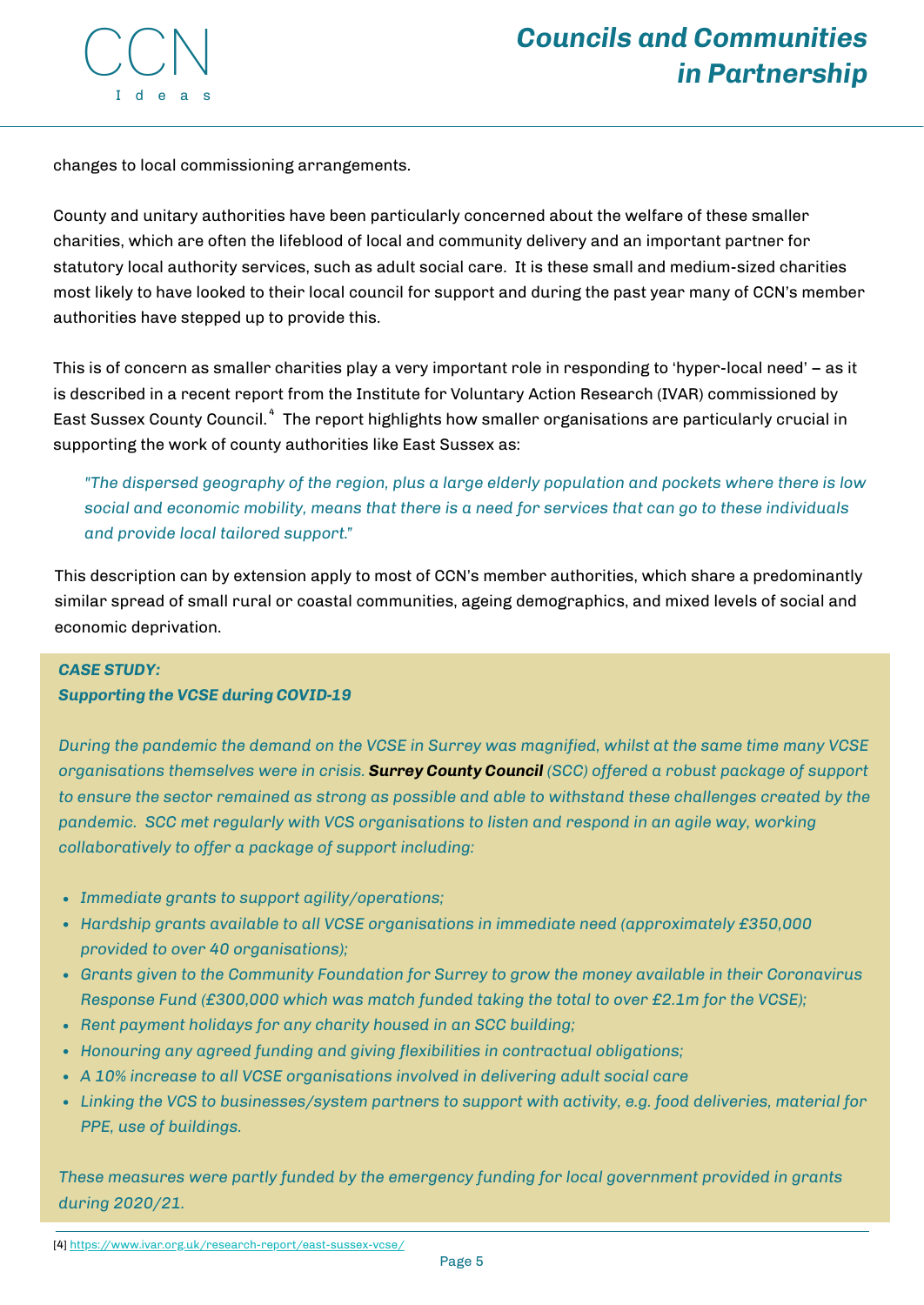# **Structural changes in the VCSE**

The pandemic has caused specific issues for charities in their ability to fundraise and their ability to meet increased demand. However, longer term it potentially will also impact on the some of the existing structural shifts the sector was already undergoing before COVID-19 hit. Whether this impact will be positive or negative will partly depend on the response during the recovery period.

### **(i) Professionalisation and Regulatory Oversight**

Over many years the VCSE has been undergoing a gradual process of greater professionalisation. This has meant that even smaller charities and community groups now operate within greater regulation and have adopted far more formalised practices than they might have done in the past.

For example, running a holiday club to care for children out of school term-time requires registration with Ofsted and strict adherence to staff:child ratios; DBS checks; food regulations etc., all of which needs extensive time and planning devoted to making it work. Such regulations have been put in place for a reason – and these reforms have been both effective and desirable in exponentially improving safety, wellbeing, and transparency. However, it has also meant that the role of 'volunteering' in this context – in this case to be on the board or committee organising a holiday club – is no longer as simple as hiring a church hall and collecting subs on arrival as it might have been in the 1970s.

### **(ii) Opening of the market**

The opening up of public services to delivery by VCSE organisations has been enhanced the presence and profile of the VCSE in local areas. However, securing contracts to deliver public services also requires investment to participate in commissioning processes which favour larger VCSE organisations. Large national charities often have dedicated teams devoted to completing tenders and securing business, but smaller local charities may be overly reliant on how skilled one or two volunteers are at such a process to take advantage of the increase in opportunity.

Additionally even small grants or contracts often come attached with extensive reporting requirements to feedback data to funding bodies on how monies are being used and whether targets have been met. This can overwhelm small charities which often lack the necessary expertise, support, or scale to prevent these tasks becoming excessively onerous.

Professionalisation and marketisation have been necessary aspects of a modernisation process which the VCSE has needed to undergo to remain fit for purpose in the 21st century. But they also have presented greater challenges for smaller community based organisations which can deliver high-quality locally focussed services. These groups – particularly those starting from scratch – can struggle to overcome the barriers to entry created by additional resource investment which can favour big national charities over local community-led groups. Increasingly county authorities are looking at ways to help smaller groups to overcome these challenges so that they maintain a thriving local VCSE reflecting the importance of place.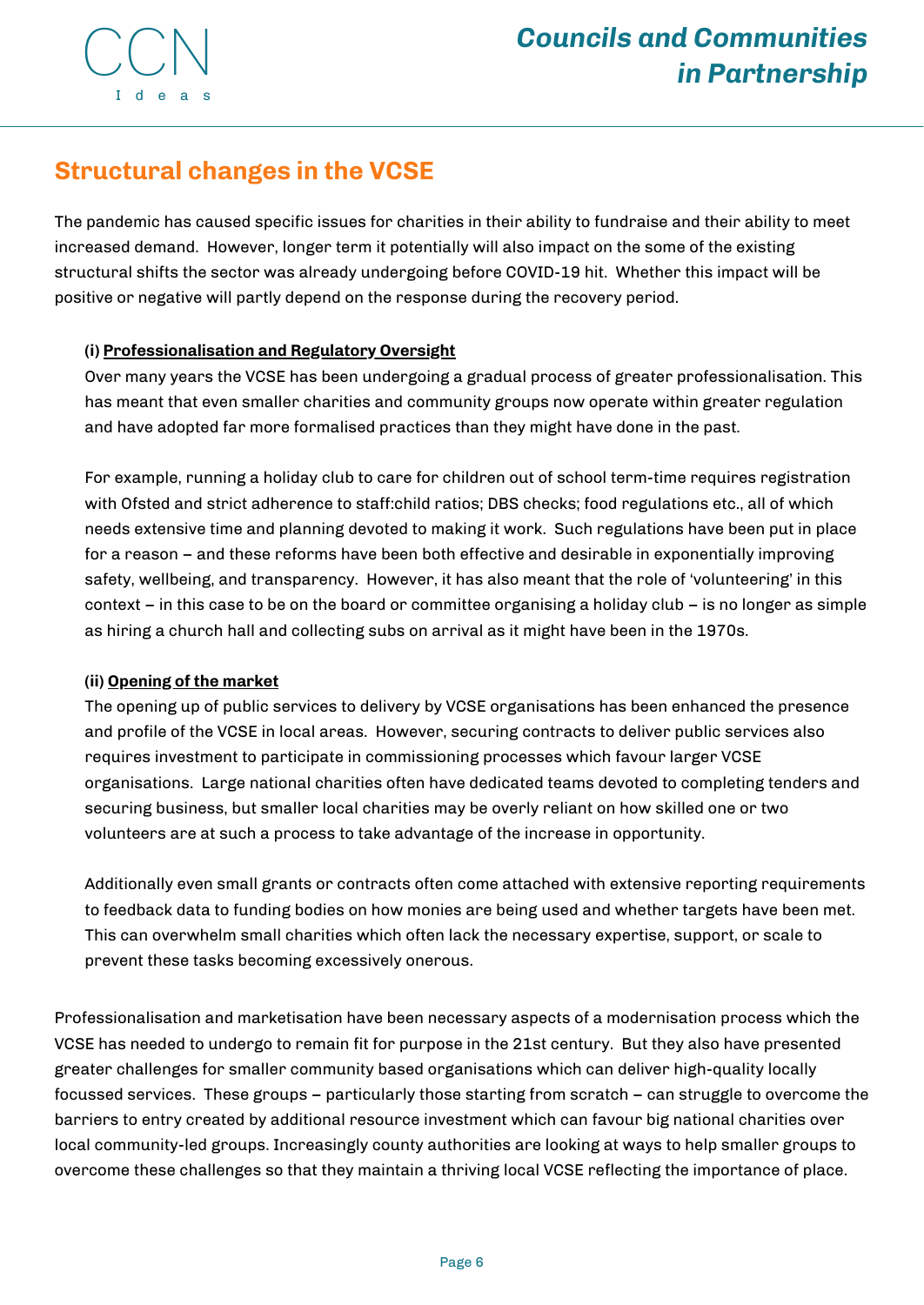

### *CASE STUDY:*

### *Addressing lost income for the VCSE during COVID-19*

*Increasingly many organisations in the VCSE now engage in some form of enterprise on a not-for-profit basis to help boost income and support charitable work. A common example might be the shops operated by many well-known charities such as Cancer Research UK or Barnardo's. But other smaller local VCSE organisations have also increasingly generated income by offering paidfor services such as administrative functions or cleaning services.*

*East Sussex County Council has strengthened its partnership links with its local VCSE over recent years. Right from the early stages of lockdown in 2020, liaison with the East Sussex VCSE Alliance allowed the county to recognise very quickly that although the furlough scheme would help protect many VCSE organisations from collapsing altogether, the loss of earned income could seriously threaten the sector's ability to respond to the immediate challenges arising from the pandemic.*

*As such the authority decided to direct some of its emergency COVID funding into a VCSE Emergency Grant Programme. Developed by the council's communities' team and given accelerated priority approval from senior managers, this programme offered grants of up to £50,000 to cover up to three months of loss of earned income for local VCSE organisations.*

*The programme has proved to be a vital bridge which allowed many VCSE organisations to be able to react to the initial shock of lockdown without it impacting on their important work with the local community. The programme lasted until June 2020, but has not been required to the same extent for subsequent lockdowns as the investment provided the space for organisations to restructure their service models to cope in the changed environment of COVID-19 restrictions.*

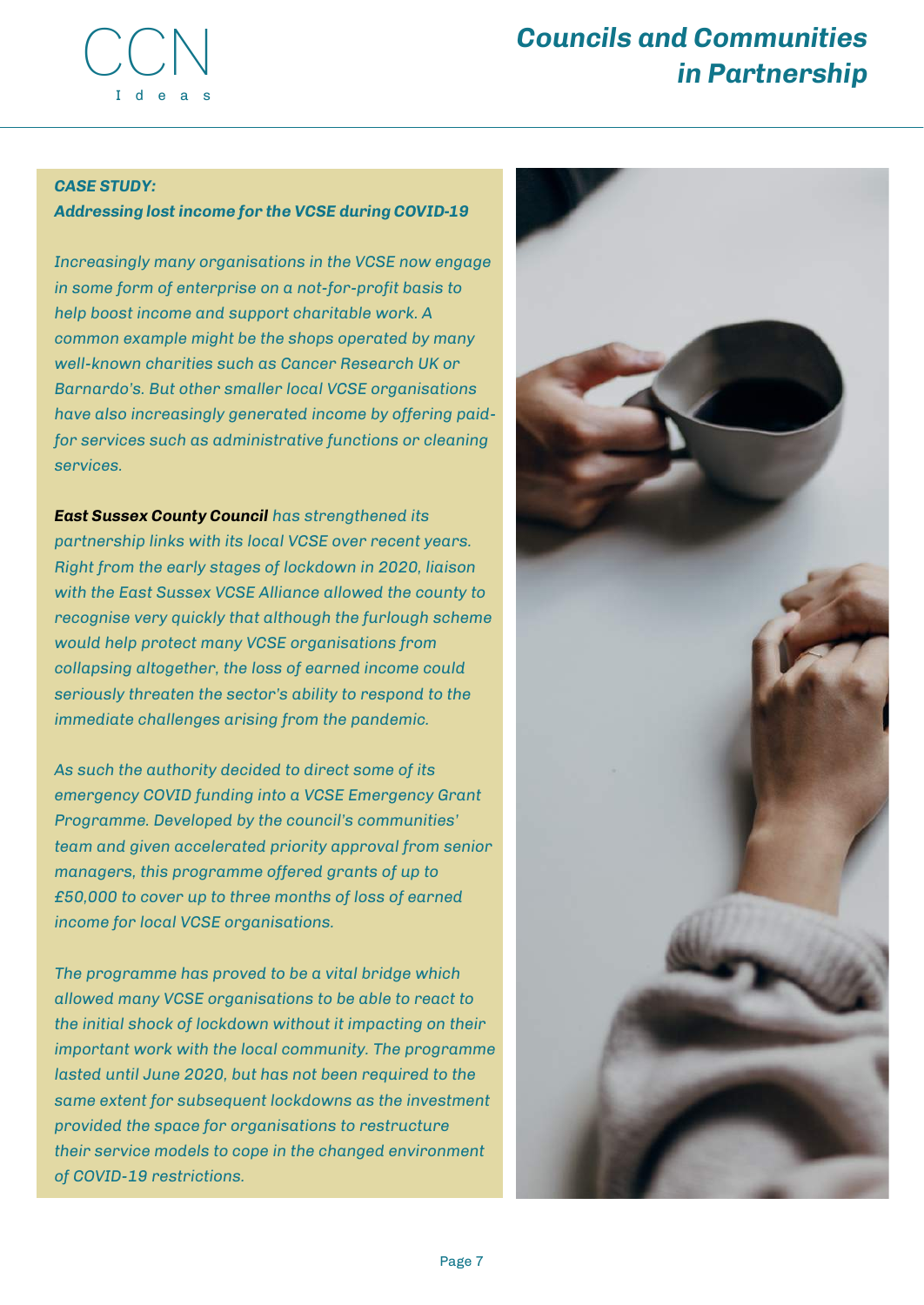**CCN** I de

# **Reigniting volunteering**

The importance of place has been shown to be even more crucial during the pandemic where there has been an upsurge in communities organising to support themselves during lockdown. The prevailing narrative has been of a steep decline in community participation over the past half century from a high point in the 1950s and 60s continuing since the turn of the century.<sup>5</sup> There are a number of hypotheses of the underlying cause of this trend from a different societal attitudes which began to emerge in the post-war generations; through a growing ideal of individualism manifesting in cultural participation; to the growing prevalence of television and then online media. $^{\mathrm{6}}$ 

The pandemic has shown though that there may be signs of this trend reversing and a greater shift towards community action. The public response to the pandemic suggests there may be an untapped resource of people who might be persuaded to offer some time to a community group or charity, but who do not wish to take on the more extensive additional responsibilities which can often be associated with a more regulated system. This was exemplified by the huge response to a call for volunteers to support the emergency response by local authorities and the NHS during the pandemic. 17% of charities reported responding to the pressures of the pandemic by recruiting more volunteers. 7

A particularly good indicator of this trend has been the example of communities all over the country selforganising to respond to the challenges emerging from COVID-19. In many cases these 'Mutual Aid Networks' have often been able (initially, at least) to move more swiftly and effectively than public agencies in meeting local need – less burdened by bureaucracy and supported by digital communications which enable real time responses in a manner which formal routes would struggle to match.

The recovery period from COVID may offer additional opportunities to recruit volunteers. It is increasingly unlikely that people will return to the same working patterns after the pandemic. As more people work from home on a permanent, or at least partial, basis this is likely to free up a significant amount of time formerly spent commuting. This may make some people more able or amenable to the idea of using some of this time to volunteer.

As the branch of government most closely connected to local communities, local authorities are well placed to encourage and mobilise this trend. Any national strategies with the intention of supporting or growing the VCSE must involve local authorities at the very heart if they are to effectively meld to the highly diverse and varied nature of 'community' across different parts of the country. Nowhere is this more evident than in county and county unitary authorities which contain some of the most diverse geographies in England, embracing large and small urban towns or cities; coastal regions that are often remote or isolated; and large swathes of sporadically populated rural outposts.

<sup>[5]</sup> <https://www.civilsociety.co.uk/news/volunteering-levels-fall-by-15-per-cent-in-a-decade-finds-office-for-national-statistics.html> [6] A good starting place to examine some of these hypotheses is Robert D. Putnam's seminal study *Bowling Alone* (2000, recently updated for a 2020 edition) which was influential in identifying a similar trend in the US and kick-starting subsequent analysis of the similar context in the UK. [7] <https://www.probonoeconomics.com/the-charity-sector-through-covid>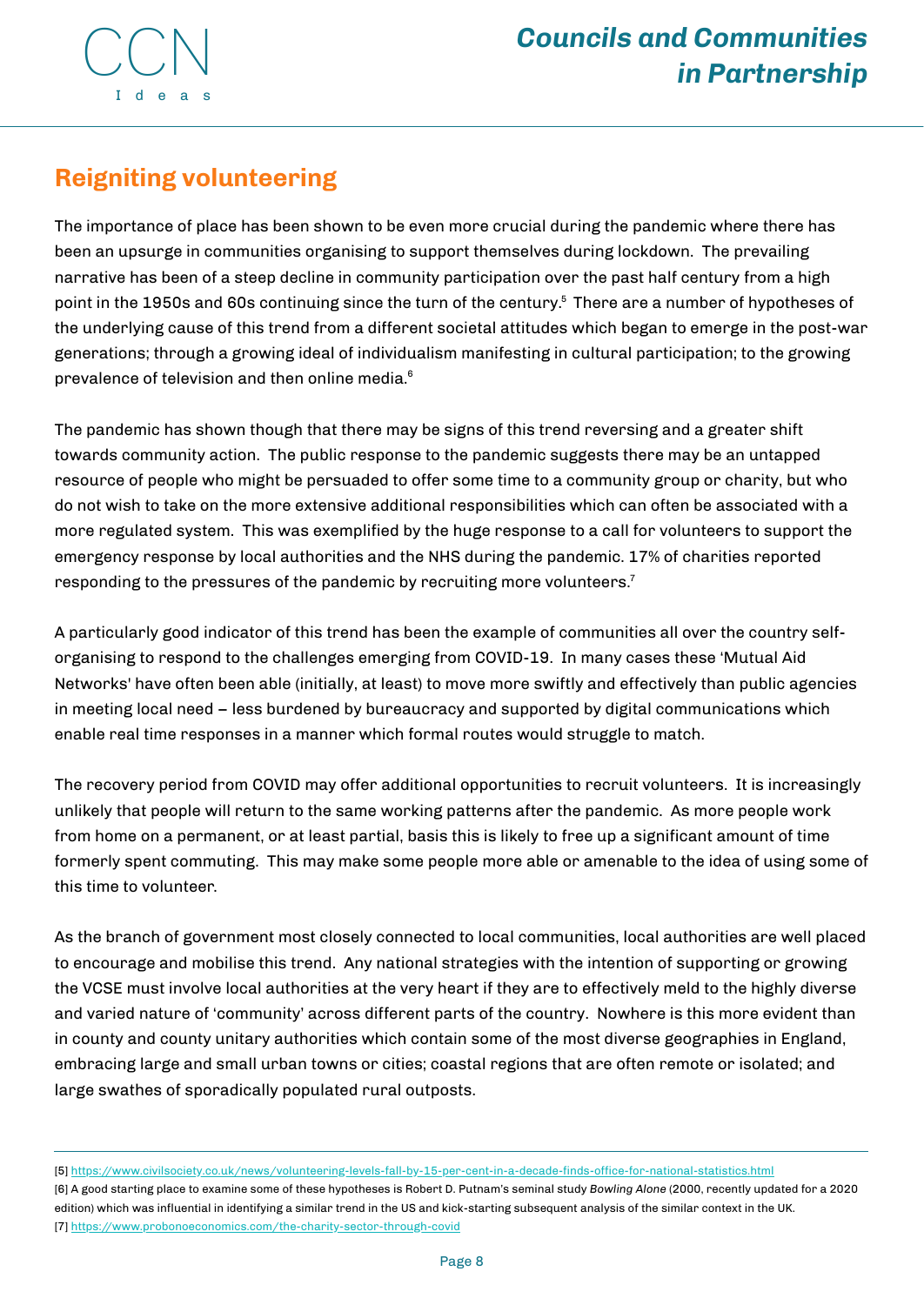

# *CASE STUDY:*

# *Developing a pan-county VCSE approach after unitarisation*

*Buckinghamshire Council came into being in April 2020 as a single county unitary authority replacing the previous two-tier system of a county council and four district councils. Preparation for unitarisation began in 2018 and the relationship with the local VCSE was identified as an important aspect for the transition before the process commenced.*

*Previously the local authority relationship with the VCS in Buckinghamshire had been spread among many access points within services across the county and districts. This approach was not systematic and didn't operate on a pan-Buckinghamshire or inclusive basis. Therefore consolidation of these relationships and building new ones with the new council was prioritised within transition.*

This process was led at top level by the Chief Executive who established a liaison group with five key *local VCSE leaders which could help to reach out to the wider sector locally providing transparency and building trust. Additionally VCSE representation was sought to contribute to strategic planning and decision-making on a variety of boards and initiatives across Buckinghamshire, such as the Health and Wellbeing Board.*

*It was, however, recognised that it was important that in a large county such as Buckinghamshire partnership with the VCSE should still incorporate local community voices. As part of the unitary transition 19 Local Area Forums were replaced by 16 new 'Community Boards' at county level. These are managed by three area teams (North, Central, and South) which helps to provide coordination for strategic planning purposes and accessibility for key partners.*

*As part of the reorganisation process Buckinghamshire Council has inherited grant-funding relationships with a number of organisations which were previously funded at lower-tier level. It is undergoing a process of making contact and assessing all these contracts individually and ensuring that all work funded aligns to the priorities of the new unitary council. However, this* process will take time so in order to ensure stability for the local VCSE it has continued to roll over *grant allocations during this process of unravelling what previous funding arrangements were in place.*

*The actual transition to unitary status took place just as the onset of COVID-19 began which helped to speed up and sharpen many of the processes given the need to mobilise and engage with the VCSE became a major necessity. Further information about the innovative work conducted by Buckinghamshire Council can be found [here.](https://www.buckinghamshire.gov.uk/news/buckinghamshire-councils-unique-approach-to-working-with-the-voluntary-sector-to-help-with-the-pandemic/)*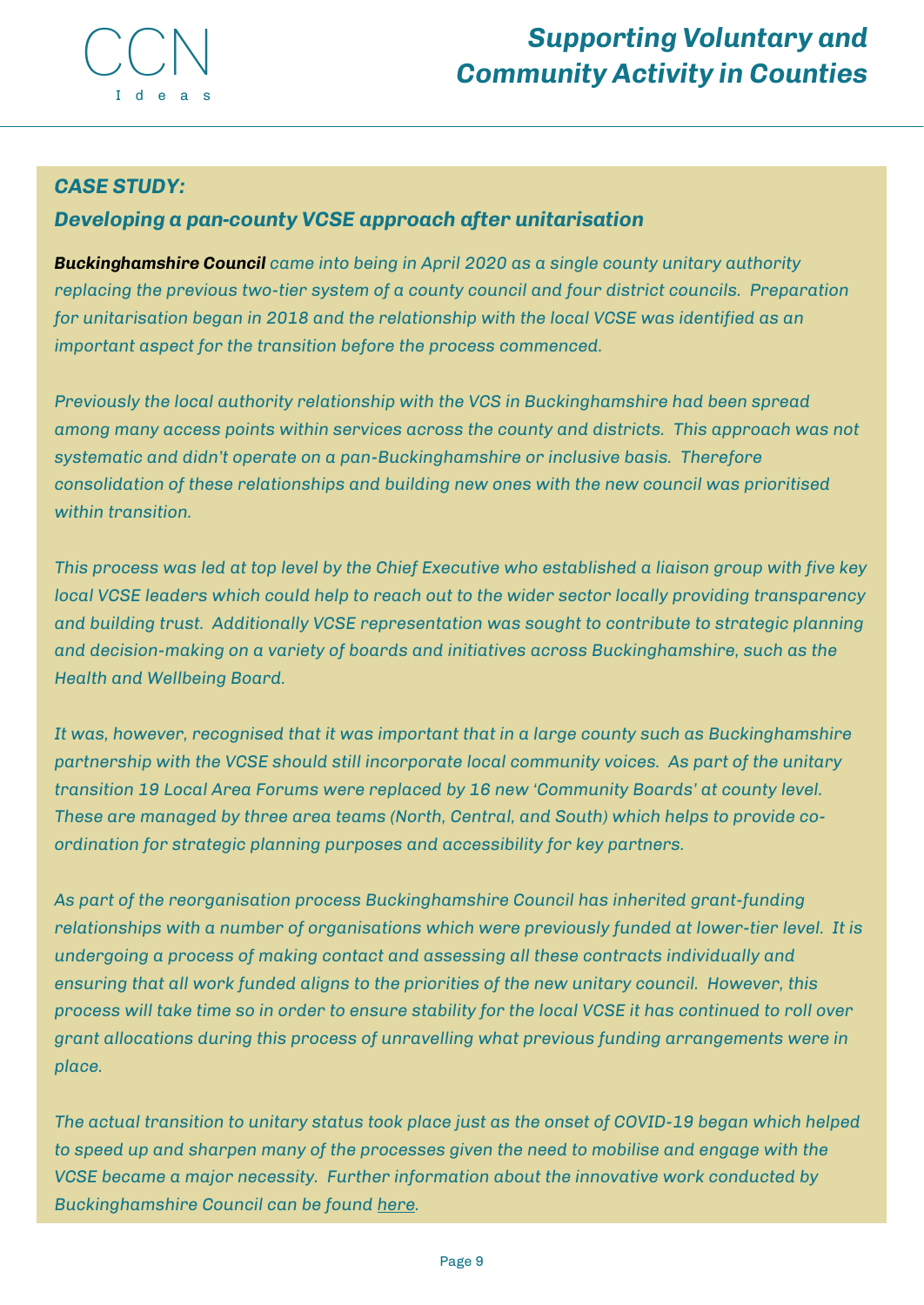# **The local authority role in supporting the VCSE**

The preferred policy solution over the past decade to the perceived decline in civic engagement has been to create more opportunities for communities themselves to take ownership of public assets – an approach which has been reinforced by measures such as those announced in the recent Budget. $^{\rm 8}$ 

In his report for the government in 2020, *Levelling up our communities*, Danny Kruger MP highlighted that the conventional thinking over the past 40 years of driving economic and social progress through a reliance on government and business hasn't worked for many areas. Kruger posits that this is because institutions by themselves cannot second-guess or replace the important role of self-determination by communities themselves:

*"What is missing in our current model is community power: the role of local people, acting together spontaneously or through enduring institutions, to design and deliver the kind of neighbourhood they want to be part of."* 9

The pandemic has certainly reinforced this notion of community power and provided a model for selforganisation of local people. To some extent community ownership has been successful in parts of the country which are already organised and motivated to take such opportunities. But it cannot and should not be the sole solution. If the pandemic appears to have led to an upsurge in enthusiasm for engagement and volunteering within communities, in many parts of the country the infrastructure to facilitate and grow this engagement is patchy at best.

Its member authorities have indicated to CCN that in areas where existing community networks are weaker – often the most deprived or isolated communities – the impact of community ownership has been less tangible. Sometimes devolved assets are passed back to the local authority and successful transfers unravel for various reasons. Frameworks of community co-operation need to be established, nurtured, and sustained before any attempts to pass ownership and responsibility directly are likely to succeed.

This is where the local authority can and should be at the centre of strategies to reenergise the VCSE. Councils contain extensive expertise and resources which can be used to help community initiatives flourish and grow, eventually to the extent they can manage themselves. Additionally local authorities have knowledge and understanding of the bureaucracy and regulation involved in community endeavours which can be employed to help nurture smaller organisations and provide the infrastructure to encourage participation and volunteering.

But local authorities need to be resourced to be able to do this. A recent article in *Charity Finance* magazine highlighted that a flourishing local VCSE is in part dependent on a strong local authority backing it. If central government wishes to strengthen community activity it must also ensure that local authorities are able to nurture this activity:

[8] <https://www.gov.uk/government/publications/community-ownership-fund>

[9] Kruger, D *Levelling up our communities: proposals for a new social covenant* (2020)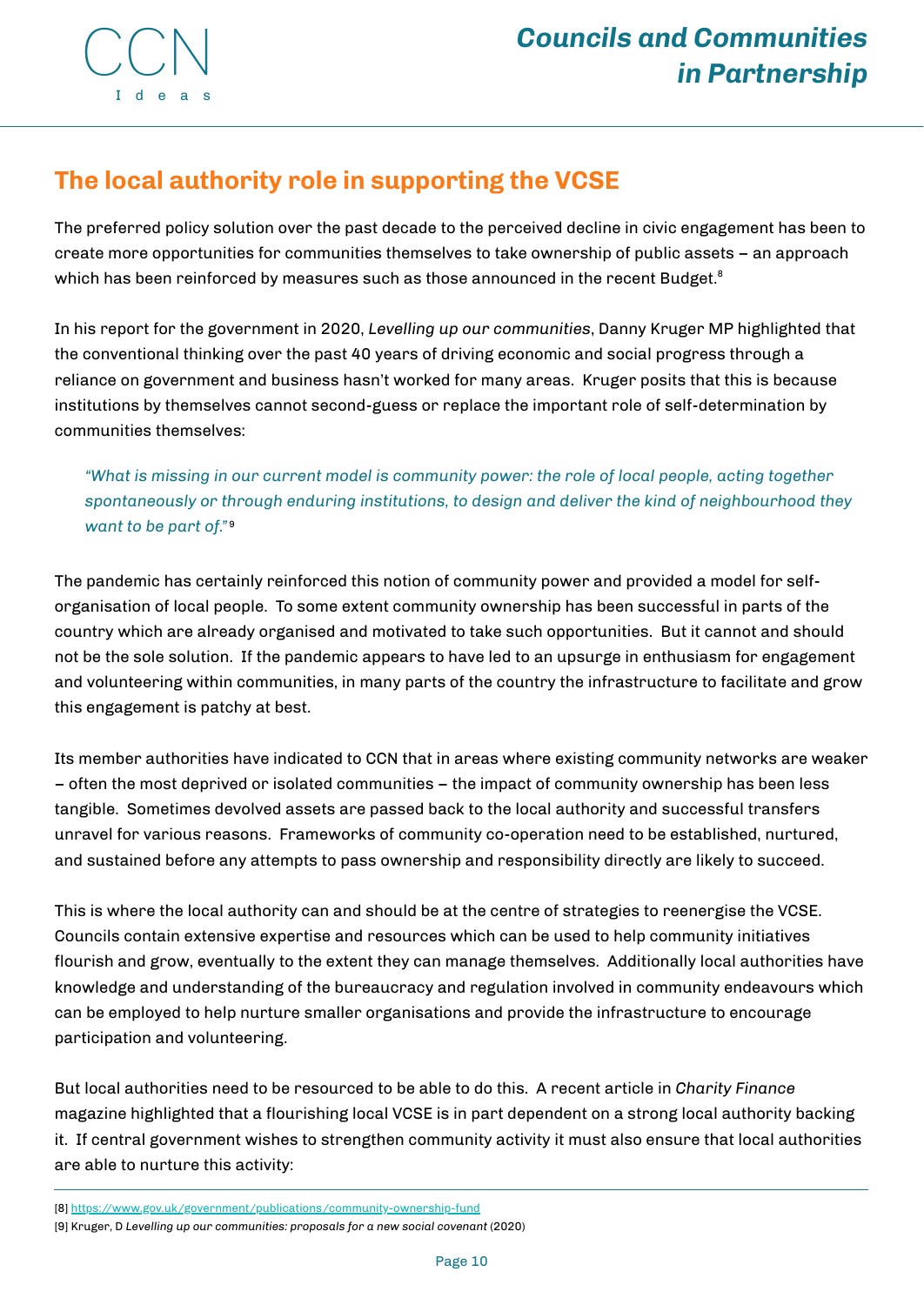

*"….even the strongest local community partnerships and place-based approaches are under threat from the crumbling financial architecture of councils themselves. Central government is failing to redistribute the nation's resources back out to councils and their communities at precisely the time* when we should be investing everything we've got in the them to do whatever it takes to get people *safely through this period and beyond."* 10

The recovery period may be an ideal time to invest in local authorities' ability to grow community activity. The pandemic has presented a new opportunity for county authorities to provide this expertise with the emergence of Mutual Aid Networks (MAN). MANs have sprung up organically in most parts of the country as a community response to the pandemic. As they are self-organised, there is no single definition or identity of a MAN and each has its own way of working.

County authorities have needed to be mindful of this diversity – with some MANs wanting direct support

### *CASE STUDY:*

*Supporting the growth and development of Mutual Aid Networks*

*North Yorkshire County Council (NYCC) used existing links with the VCSE to help harness the swell of volunteers generated by Mutual Aid Networks (MAN) during the pandemic.*

*During the past decade the county had strengthened its engagement with the VCSE through its Stronger Communities Programme – working mainly in areas such as preventative approaches to social care; libraries; and community transport. When MANs started forming this new source community support was welcomed by the council. However, it was also recognised that connections solely generated online may* also lead to risks – including safeguarding or simply exploitation of the service by those who don't actually *need it.*

*Using connections made through its programme the council worked in co-production with communities to quickly develop 23 Community Support Organisations (CSO) providing complete coverage across the county. These community-led coalitions could then provide recognised hubs to help co-ordinate localised responses whilst ensuring there was a level of formalised support from the council. NYCC offered some* resource from its emergency COVID funding for CSOs to use as they saw fit (such as to employ a member *of staff to co-ordinate operations), as well as professional advice. One of these CSOs has now even registered as a charity given the success of the project during the past year.*

Additionally the council provided a central interface to help support the work of CSOs, including using its *customer service centre as a single phone number switchboard to provide simple and efficient access to* enable CSOs to pick up both those who want to help and who need help. This has also meant that the council has been able to help ensure that CSOs are conducting the work they have been set up for – such *as doing shopping or collecting prescriptions – rather than, for example, picking up previously unidentified formal adult social care needs which need a professional LA response.*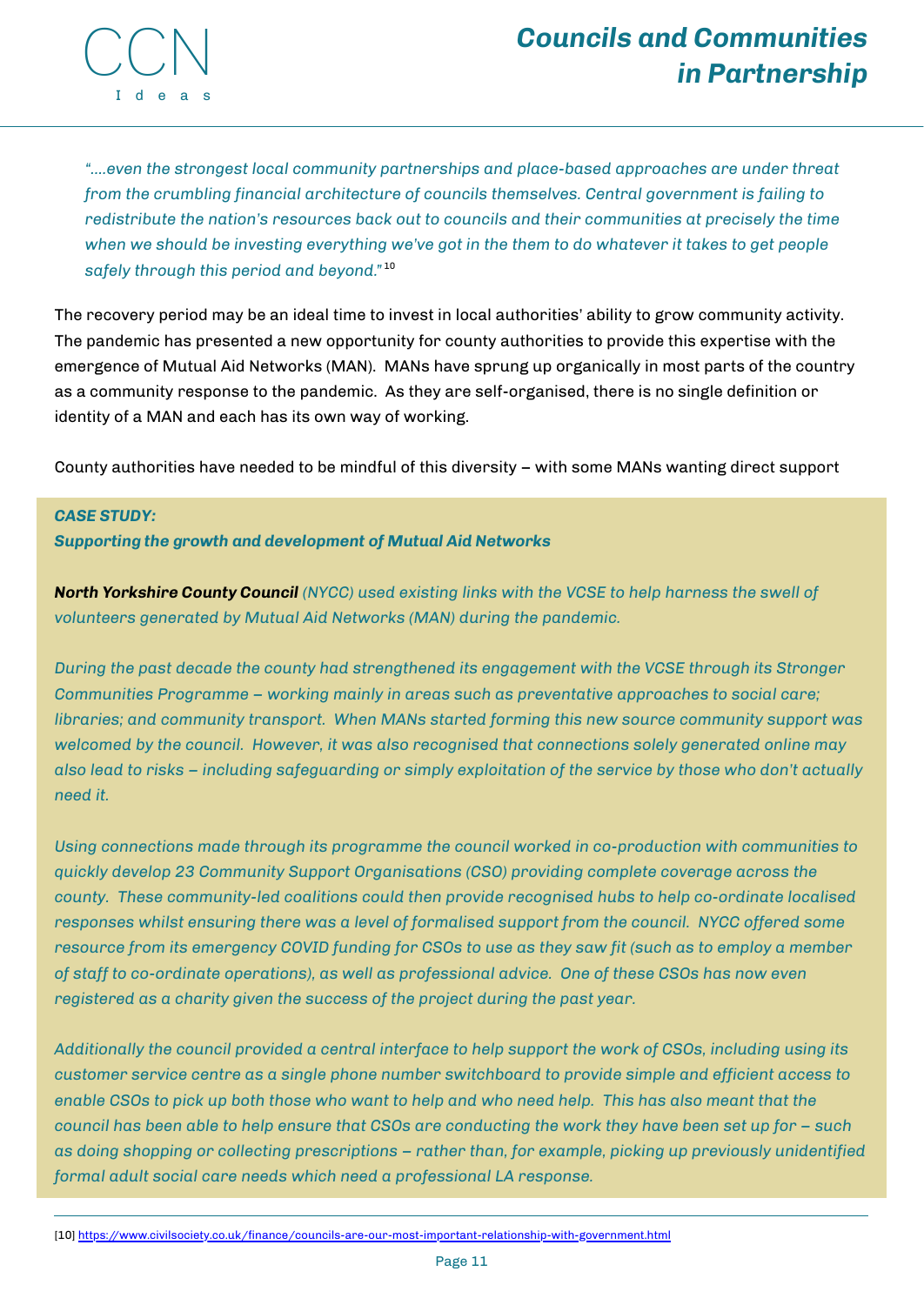

from their council, whilst others have been resistant to any formal state involvement in their operations. This picture was reinforced in New Local's report last summer on the growth of MANs which was very clear about the role of the council in engaging self-organised community activity and councils' need to tread a fine balance to hit the 'goldilocks' level of support which helps these groups to flourish:

*"The attitude of the local council has a clear impact on the success and sustainability of community groups. If determined to manage and control everything, a local authority will often suffocate the efforts of informal groups. Communities' efforts can also be made far more difficult if they are faced with indifference, disinterest, or micromanagement."* 11

However, local authorities must have the resources to support such groups. Alongside sufficient funding for councils to meet long-term spending needs, it also requires the ability to help offer more practical support in terms of advice, guidance or in-kind support with administrative tasks. If this support is not available from the council then there is more likelihood that the MAN will flounder and the potential of further community action to enable recovery is set back.



[11] Tiratelli, L & Kaye, S *Communities Vs Coronavirus: The rise of mutual aid* (New Local, 2020)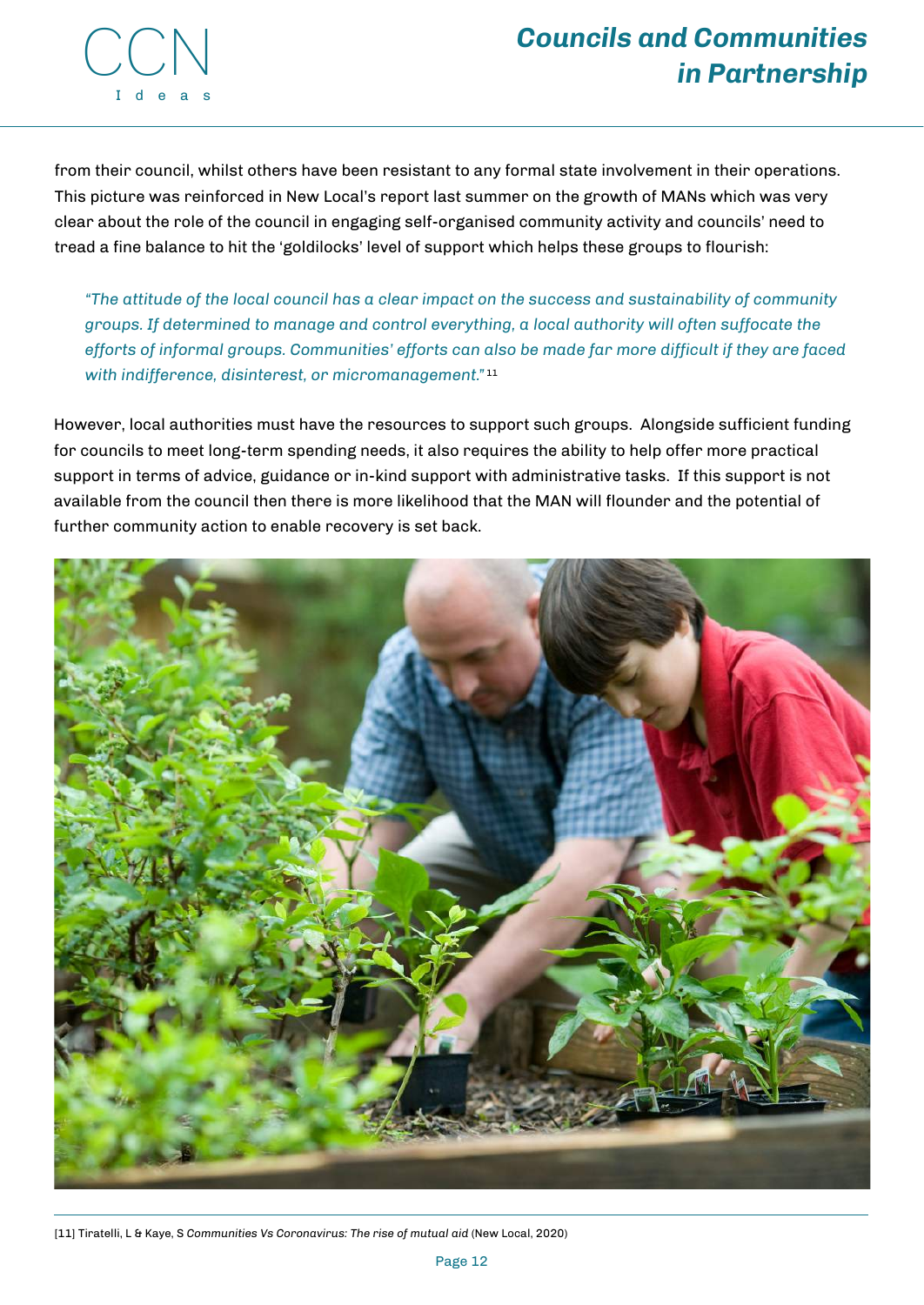

The National Association for Voluntary and Community Action (NAVCA) describes local infrastructure through the five key aspects below:<sup>12</sup>

### **DEVELOPMENT**

Working with the local community to create and develop ways to meet the needs and aspirations of people in their area.

### **LIAISON**

Bringing people together from all kinds of voluntary and community groups, to make connections, share what they do and support each other.

### **SUPPORT**

Encouraging local voluntary organisations and community groups with tools, information, and practical expertise, so they can be the best they can be.

### **REPRESENTATION**

Making the case for, and speaking as the trusted voice of, the local voluntary community with local councils, NHS, government and others.

### **WORKING IN PARTNERSHIP**

Connecting with local initiatives and partners, and working together on local projects, to share knowledge and resources or the benefit of the local community, voluntary organisations and **COMPLANT COCAL INFRASTRUCTURE FOR THE VCSE**<br>The National Association for Voluntary and Community Action (NA)<br>infrastructure through the five key aspects below:<sup>12</sup><br>• **DEVELOPMENT**<br>Working with the local community to creat



[12] https://navca.org.u[k/h](https://navca.org.uk/heart-of-our-community)eart-of-our-community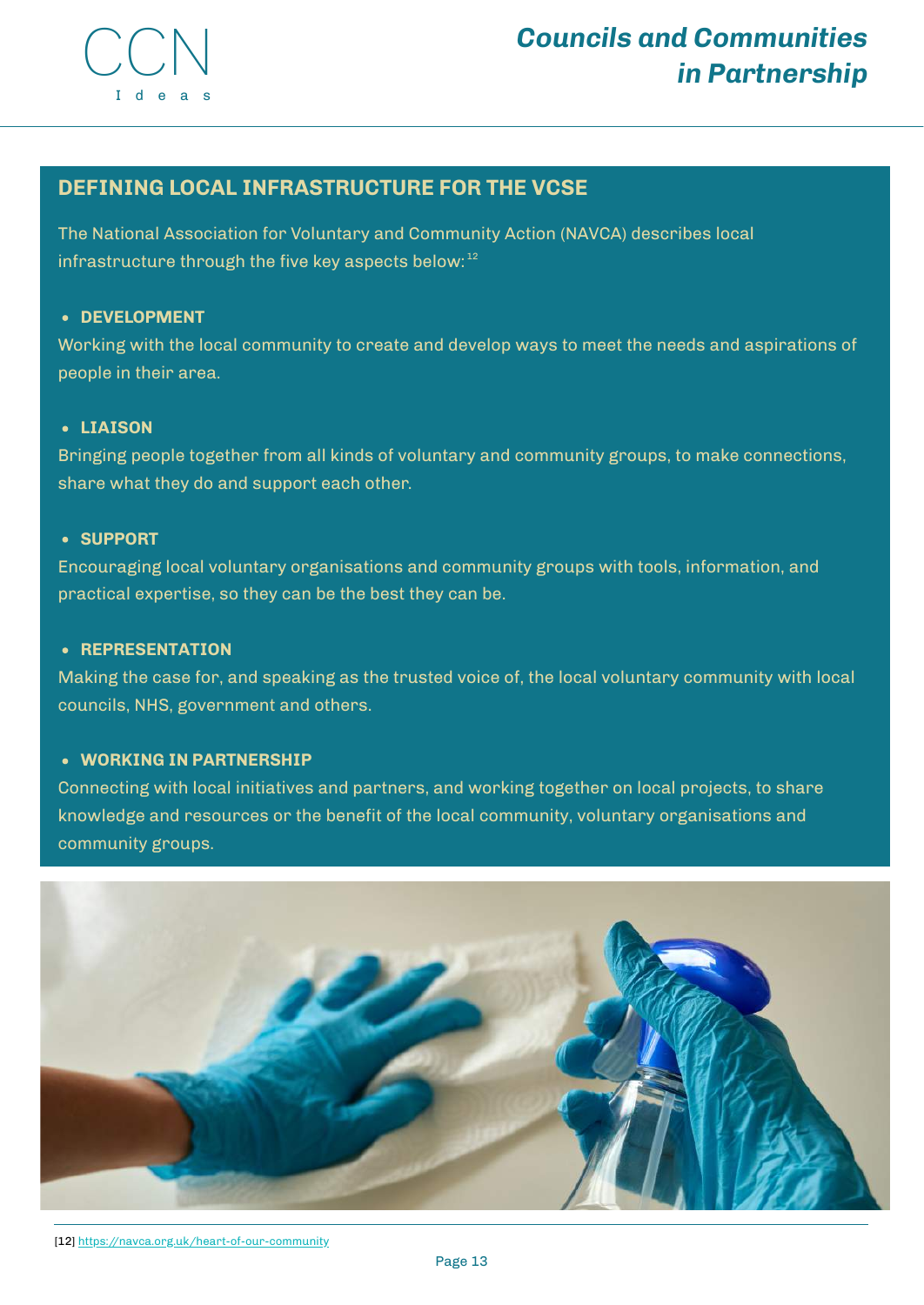

### *CASE STUDY*

### *Investing in CVS infrastructure*

*During the pandemic Staffordshire County Council (STCC) has benefitted from its investment in CVS infrastructure. Like many authorities, the council has been through a process of fundamentally restructuring how it supports its local VCSE. Over the past decade, Staffordshire has shifted its model from supporting eight separate district-level CVS organisations to a single, countywide VCSE Strategic Capacity Building partnership contract.*

*This partnership was established in 2016 and includes two [infrastructure](https://protect-eu.mimecast.com/s/Ny1NC2RJDFkBPODinEEX8) organisations: SCVYS (Staffordshire Council of Voluntary Youth Services) and the 2020 NAVCA 'Heart of the Community Award' winning Support [Staffordshire.](https://protect-eu.mimecast.com/s/kow3C3lJVImy60rSqEMrV) SCVYS were involved in Staffordshire's previous Youth Services transformation, and Support Staffordshire formed as a single organisation in 2014, bringing together regional CVS and building on their legacy of working with VCSE organisations locally.*

*The local authority provided £791,940 per annum for the first three-years of the contract to commission the new VCSE Strategic Capacity Building Partnership and support the VCSE. The partnership has enabled* Staffordshire to work in a more strategic way with its local VCSE, despite a reduction in core funding in *2019. It has not only provided infrastructure and funding support to organisations across the county, but also helped to shape and deliver the Council's strategic priorities and help build capacity in local communities.*

STCC's investment in its VCSE Strategic Capacity Building Partnership also meant it was well place to work *alongside voluntary and community organisations to respond to the COVID-19 pandemic. Support Staffordshire and SCVYS were fundamental to galvanising community support and social action. This included co-ordinating a network of VCSE 'anchor organisations' locally, supporting emerging Mutual Aid Networks across the county to help distribute food and support those who were shielding, and working with local community groups to address social isolation for vulnerable members of the community.*

*The contract arrangements for the VCSE Strategic Capacity Building Partnership end in July 2022. STCC is currently exploring options for working with the VCS moving forward, building on the community response to Covid-19 and using the lessons learned from the past six years of working strategically with the sector.*

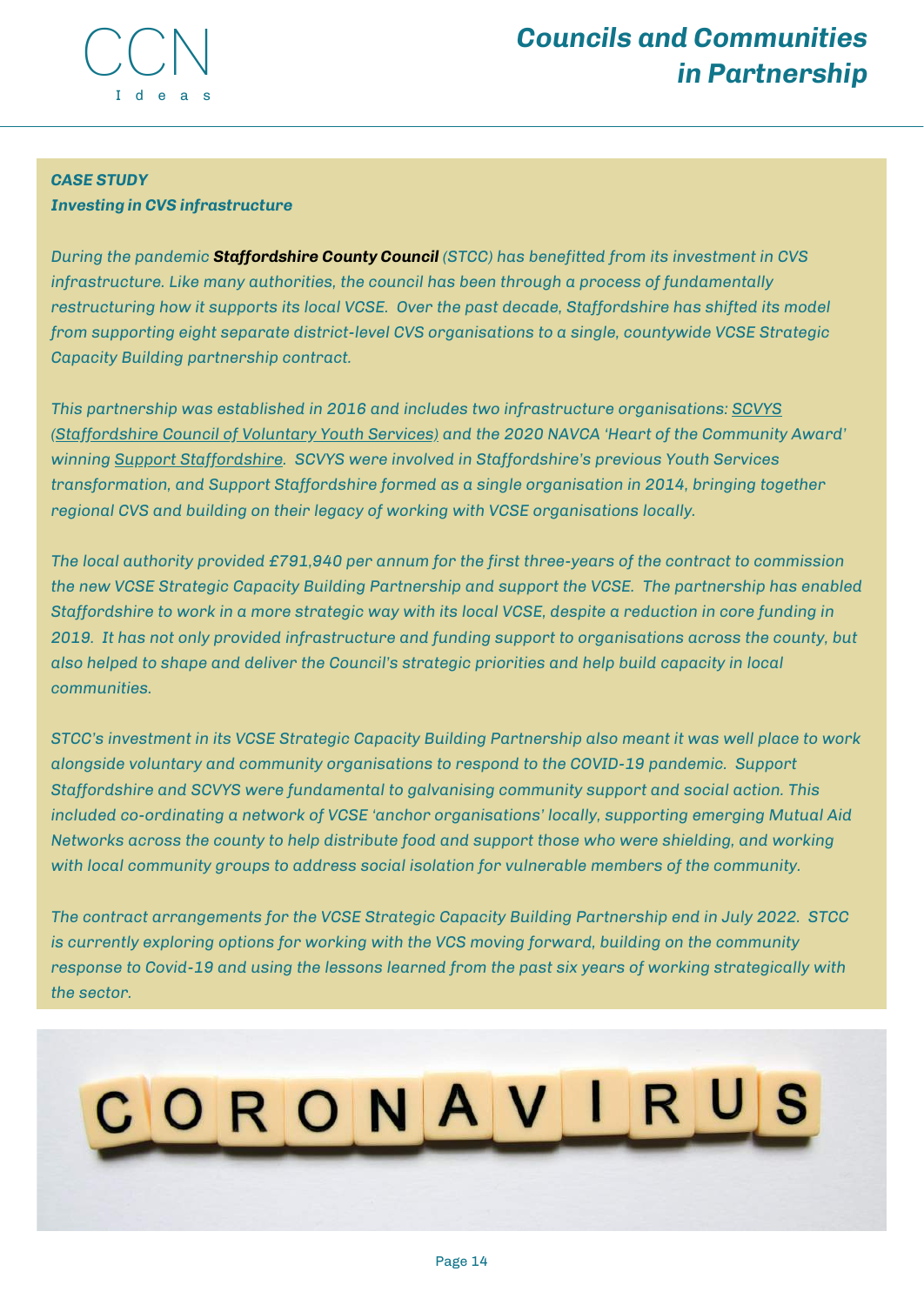



## *CASE STUDY: Reducing monitoring burdens on small VCSE organisations*

*Lloyds Bank Foundation for England and Wales is an independent grant maker awarding multi-year, core funding to small and local charities tackling complex social issues. The Foundation is an important funder of small local charities and community organisations in county councils across England and Wales. As a condition of their grant, charities complete an annual monitoring form covering their progress and learning as a charity and giving feedback to the Foundation on its processes and support.*

In 2018 the Foundation reacted to this feedback and took the decision to radically reduce the amount of *bespoke monitoring data required of grantees, in recognition that monitoring and evaluation of grants should be proportionate to the size of our investment and the capacity of the grantee.*

*As a signatory of the* Principles of Better Impact Monitoring *initiative the Foundation wanted their* **13** *practice to better align to their organisational values. The new monitoring approach seeks to:*

- *be a meaningful opportunity for charities to reflect on progress, relating to grant objectives set and defined by the charities themselves.*
- *minimise duplication and bureaucracy by drawing on management information already held and collected by the charity for their own internal monitoring, reporting to trustees or other funders.*
- *generate learning for the Foundation, including informing wider campaign and advocacy on behalf of small charities.*

*During the first months of the Coronavirus pandemic, the Foundation introduced even greater flexibility for charities, recognising the need for them to be able to fully focus on supporting their communities, volunteers and staff during the rapid onset of lockdown measures and the challenges that created, particularly in more remote areas. They are now piloting new ways of collecting data from charities – such as end of grant conversations to replace the former process requiring written submissions – and will continue to keep this new approach under review.*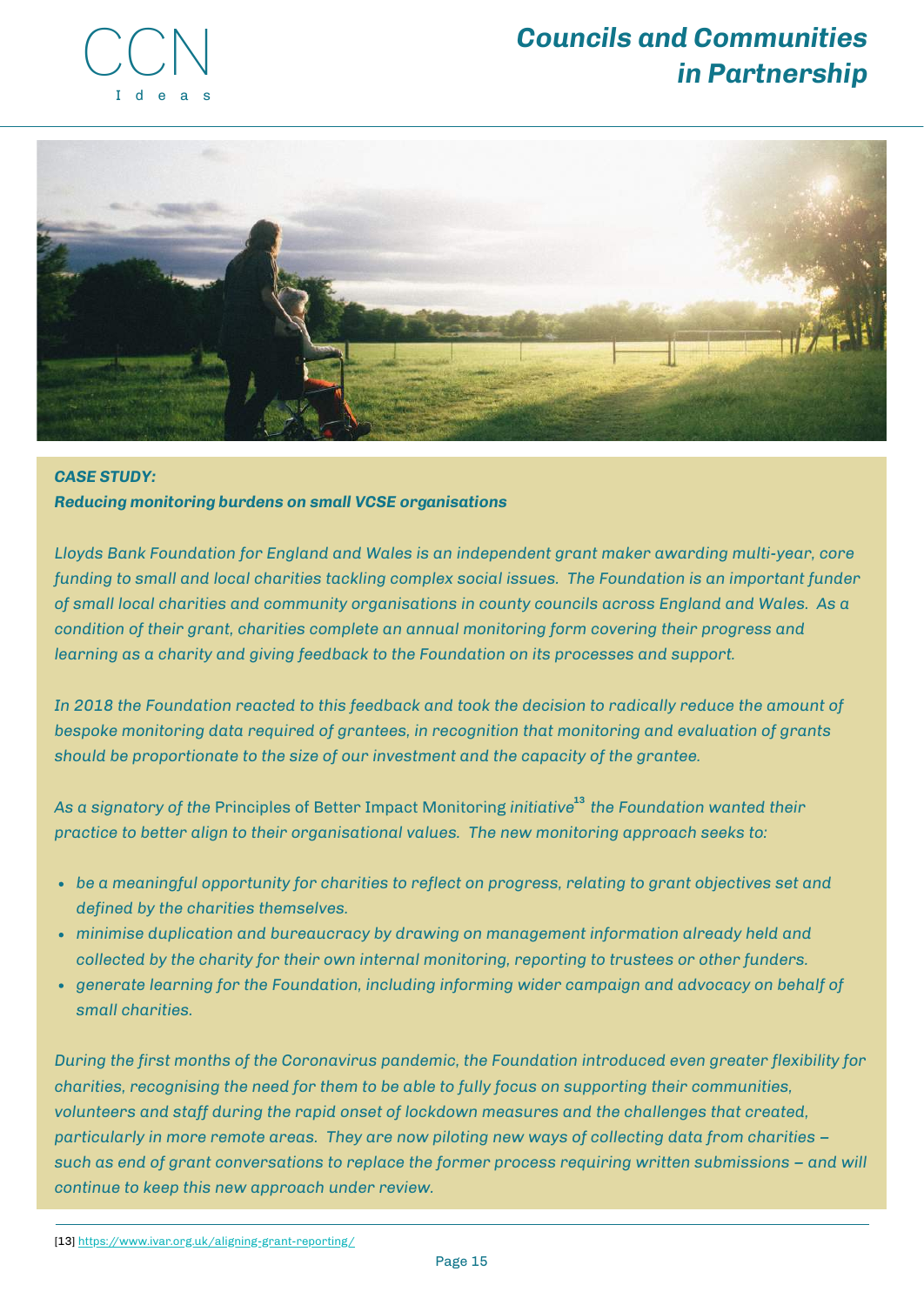

# **Managing VCSE infrastructure**

An ideal way for local authorities to support smaller charities without taking over is via engagement with the local Council for Voluntary Services (CVS). CVSs were established a century ago and act as a central point of contact for local voluntary and community groups, providing key community infrastructure operating within council areas up and down the country. Not only do CVSs provide advice and support to local charities they have always been an important way of involving the VCSE within local strategic planning – such as by sitting on the Local Strategic Partnership or through establishing Community Empowerment Networks.

Unfortunately, though, the impact of austerity has taken its toll on how local authorities have been able to support CVSs with many having had to significantly reduce their investment over the past decade. This has meant CVSs have in many areas merged, declined in activity, or even disappeared altogether.

But now in the wake of the pandemic many local authorities are reconsidering the level of investment they make in local VCSE infrastructure with the knowledge that it is this infrastructure which can make the difference in community action. As the National Council for Voluntary and Community Action (NAVCA) indicated to CCN during a seminar session with county authorities which fed into the development of this report:

*"Every charity or voluntary group starts when someone thinks 'What can I do about this situation?' Local infrastructure helps them find like-minded people in their area, provides information about what already exists, advice on governance arrangements, training on everything from safeguarding and cybersecurity to keeping records and food hygiene. And through advocacy and representation, local infrastructure helps turn an idea about improving a community into a thriving project making a positive difference – whether that's in a village or town, or with a specific group of people."*

What NAVCA emphasise is that for small voluntary organisations to become established, grow and thrive they need help. This has become particularly important in light of the increased levels of professionalisation and additional bureaucracy in the sector highlighted earlier in this paper, which can make the process of starting any new voluntary group seem even more daunting.

Where the local authority can use its expertise in partnership with that of the existing VCSE to create infrastructure it can make a real difference to nurturing new activity - whether it be through advising on many of the processes and regulations needed to operate effectively, or helping with the process of fulfilling complicated monitoring and evaluation exercises to achieve funding.

As such the CVS model is one which could play a crucial role in consolidating community action and selfdetermination during the next few years of the recovery period. Resourcing local authorities to invest more in CVS arrangements should be a priority for central government which has already signalled its intent to devolve more autonomy to communities. Investing in CVS in this way should be seen as seed funding that be repaid in time through revitalising a VCSE sector which has been ravaged by the pandemic.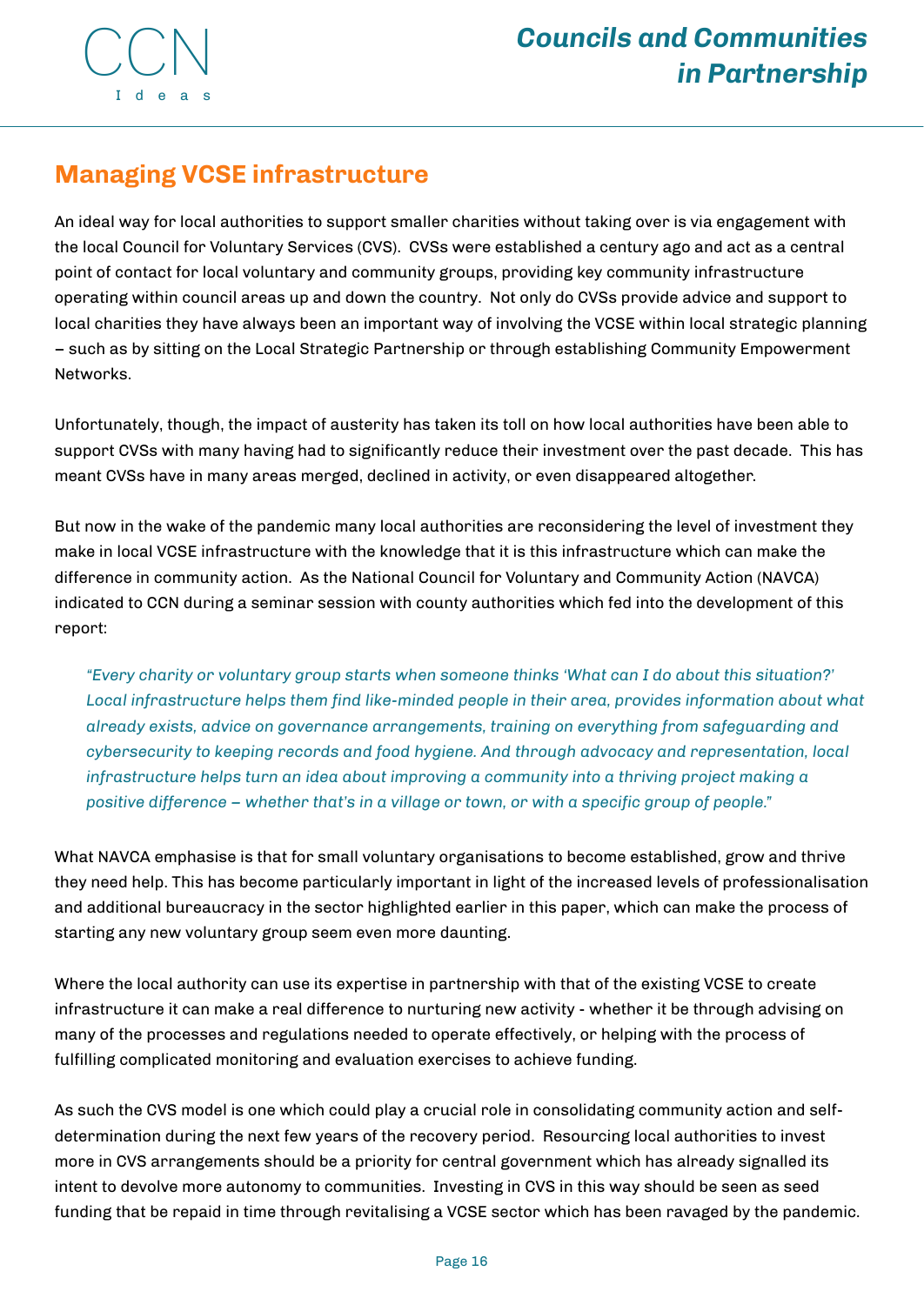

### *CA S E S T U D Y:*

Harnessing the upsurge in community action to build back better

Kent County Council (KCC) has launched the Crowdfund Kent initiative designed to help kick start recovery in communities across the county and support civic activity. Using the Spacehive platform communities are invited to submit potential crowdfunding projects to receive council backing across three key themes:

(i) Supporting community action in Kent, particularly activities that are focused on supporting people who are facing financial difficulties or who are isolated as a result of COVID. (ii) Supporting community assets and venues in Kent that contribute to our local communities and local connections, improving wellbeing.

(iii) Helping to maintain the volunteering offer/social action we have seen during the pandemic post *C O VI D - 1 9.*

Prospective projects are assessed through the platform by national community membership organisation Locality, who carry out due diligence and match to the Fund criteria set by the council, *before successful initiatives are presented to KCC for potential pledges.*

*Based on what is raised by crowdfunding the local authority will match-fund up to 50% to a maximum £20k, using a specifically designated £500k pot. The intention has been to develop a locally-led recovery through supporting civic projects and organisations. The funding raised will be routed towards community grass-roots organisations across the county which are known to be important for community resilience.*

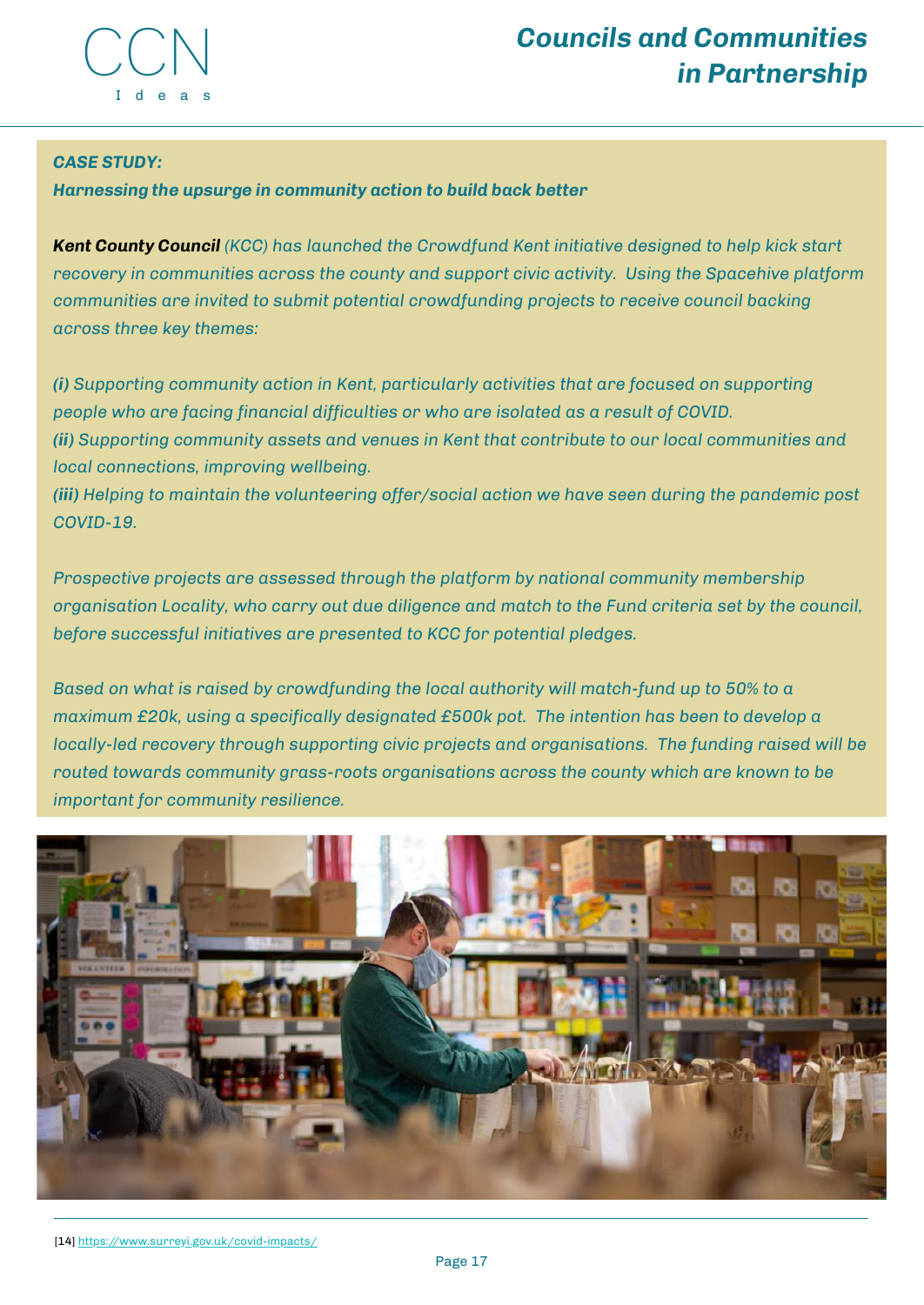

# **Conclusion: Recommendations for Entering Recovery**

The last year has seen unprecedented disruption to most aspects of life in the UK. But policymakers should recognise that it has had an especially destabilising impact on the VCSE. This includes extensive challenges in terms of reduced opportunities to obtain funding and increased demand for services, but also signs of a resurgence in enthusiasm for community engagement, participation and volunteering.

As England enters the recovery phase of the pandemic it is key that the VCSE is enabled to not only survive, but to take advantage of the potential changes in society which may see community renewal in line with the government's own ambitions reflected in the recent budget. This will only happen with all stakeholders working together – a voluntary and community sector partnered by central *and particularly* local government, which as the part of the state closest to communities is best placed to encourage growth.

This paper has been designed to open the conversation about how county and unitary authorities can best support their VCSE as we enter a post-COVID environment. The case studies included show that many members are already working hard to ensure their VCSE flourishes in the 'new normal'. The work done to inform this essay has already led to a wider network of county authorities within CCN coming together to take forward further work in terms of sharing best practice across CCN member councils.



# *CASE STUDY: Building back together*

*Surrey County Council and the local VCSE have worked together to carry out a comprehensive 'Community Impact Assessment' developing a dynamic and live dataset to understand the impact* 14*of Covid-19 on Surrey's communities. This information is not only key for the VCSE, council, and partners to set priorities and direct energy and resource, but is critical to enable the recovery and rebuilding of Surrey.*

*The council and local stakeholders are continuing to work closely together to harness the community spirit that has been so evident throughout the pandemic, and use this alongside the strong VCSE and public sector partnership in the county to embed new ways of working to ensure no one is left behind in Surrey.*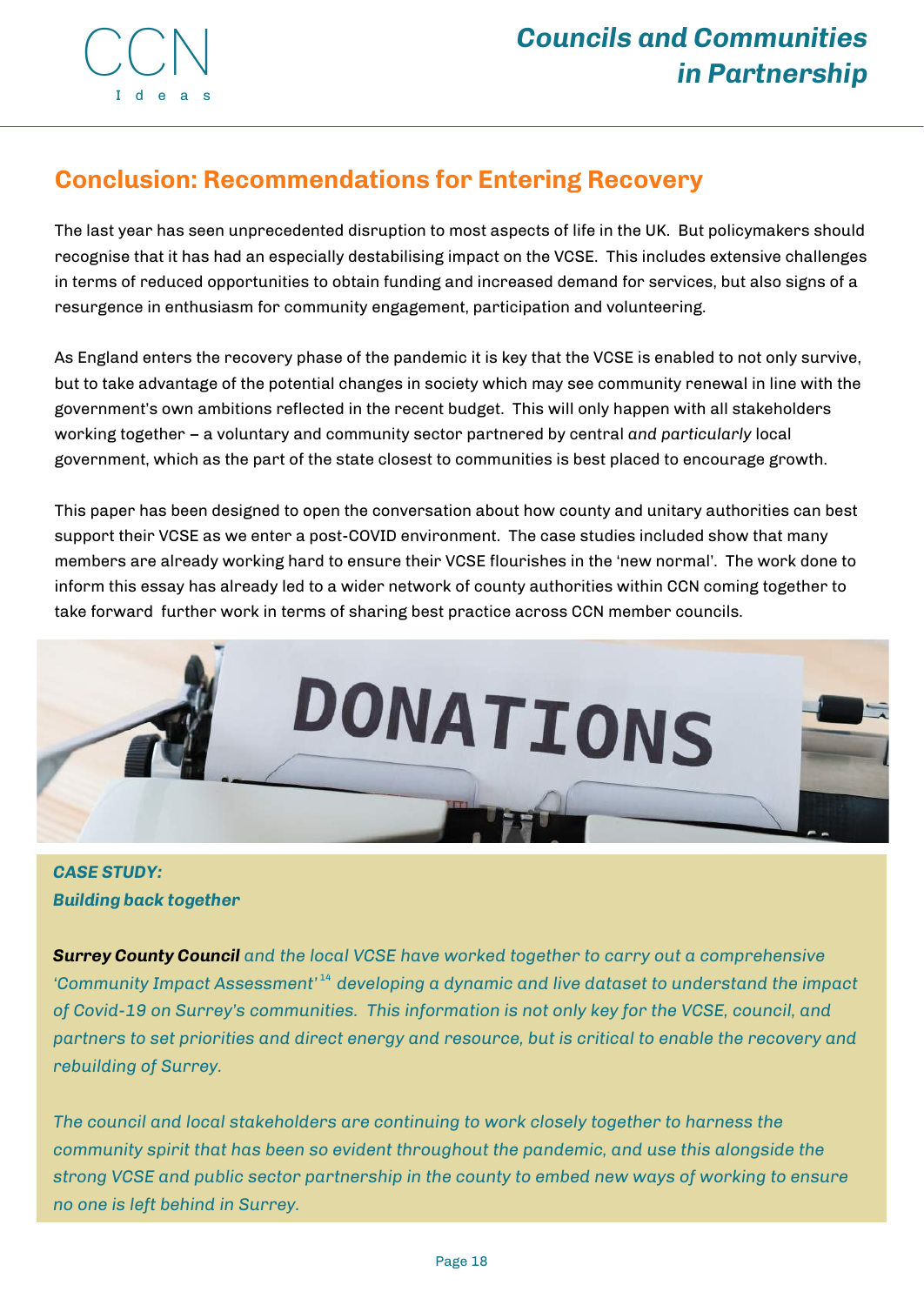

# **RECOMMENDATIONS**

The following recommendations are designed to help galvanise the learning emerging from this work and propel a co-ordinated local government approach to supporting the VCSE across recovery:

# **1. LET THE VCSE GROW ORGANICALLY**

The most successful partnerships between the VCSE and government come where state support and expertise complements voluntary energy and endeavour. Local authorities need to be led by what their VCSE needs, not set down terms in which they must operate.

# **2. PUT IN PLACE LOCAL INFRASTRUCTURE**

The principal means by which local authorities can grow their VCSE is by ensuring there is effective local infrastructure in place to support voluntary initiatives. This should not just involve local authorities directly, but include robust CVS arrangements which can provide peer support and learning for small charities.

# **3. INCLUDE SUPPORT FOR VCSE WITHIN COVID RECOVERY FUNDING**

When packages to support recovery from COVID are being put together it is vital that the needs of the VCSE are not forgotten and that resource is included to ensure that local authorities are able to properly support community growth and bounce-back.

# **4. REDUCE BUREAUCRACY AROUND MONITORING REQUIREMENTS**

Small organisations can find it difficult to comply effectively with monitoring demands – often to the extent that it may put them off from applying for a grant in the first place. Equally funders, including local authorities, can waste resources chasing to obtain the right data. All funders should consider whether arrangements might be made to lessen this burden – for instance by offering a two-tier level of grant funding on a basis where an organisation might opt for reduced quantum of grant where a funder agrees to deploy its own skilled personnel to collect the monitoring data it needs on a periodic basis rather than the charity spending money to compile the data themselves.

### **ACKNOWLEDGEMENTS**

This paper has been written by Jonathan Rallings, Senior Policy Officer for Social Care at the County Councils Network. The author would like to extend particular thanks to the following individuals for their input:

Alison Atkinson-Phillips, Andrew Donaldson, Kathy Evans, Silvia Fisch, James Holden, Caroline Howe, Lydia Jackson, Nicola Kilvington, Claire Mills, Sarah Richardson, Bruce Rothberg, and Shane Ryan as well as CCN's participating member councils and the central CCN team for their support in proofing and preparing the final report.